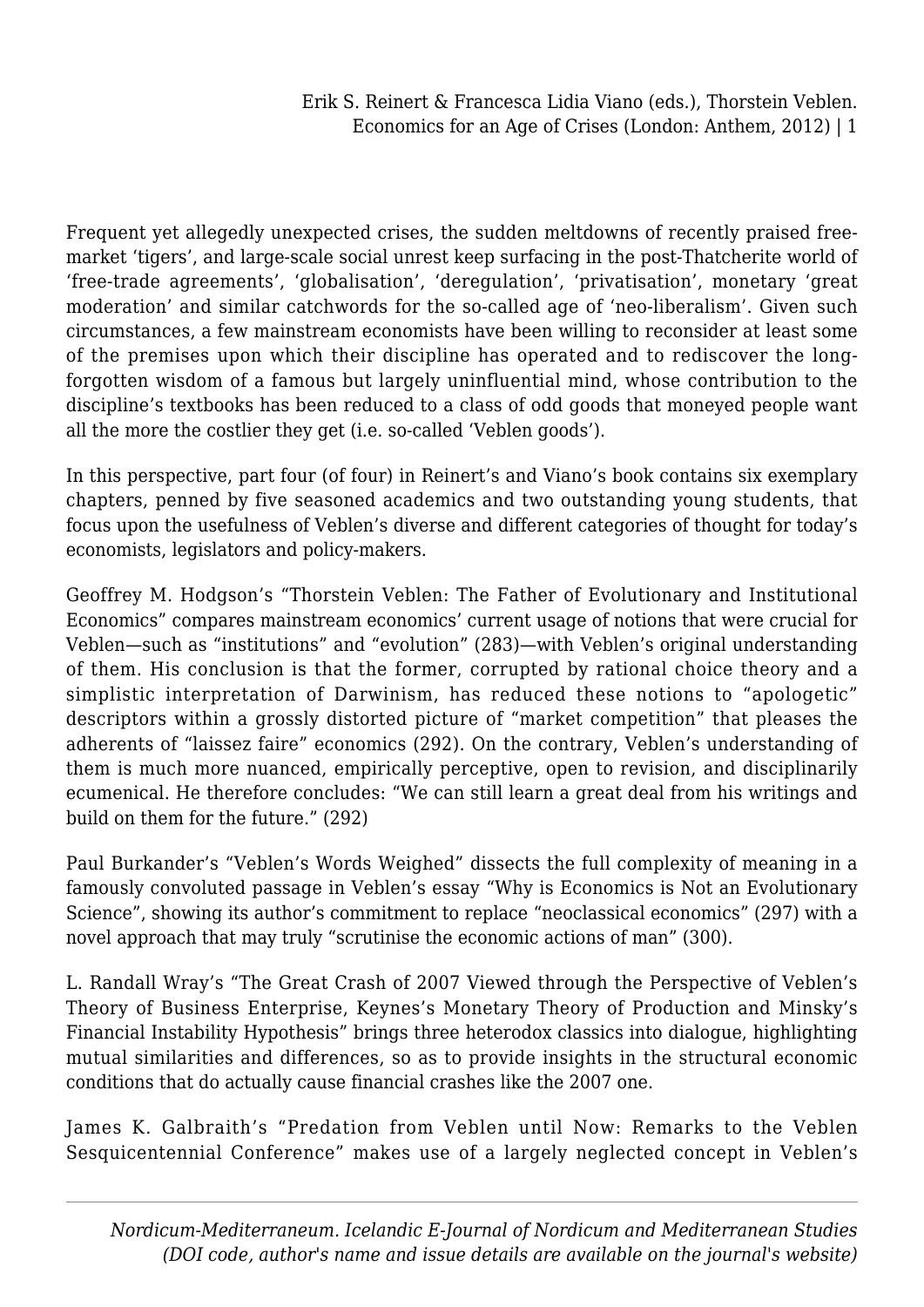understanding of socio-economic phenomena, i.e. predation, in order to explain the historical origins and the well-tested beneficial functions of regulation within market economies. As he writes: "A functioning structure of regulation is the instrument… of that part of the business community that wishes, and chooses, to play by a common set of rules" that keep market economies from "predatory self-destruction." (327)

Sophus A. Reinart's and Francesca Lidia Viano's "Capitalising Expectations: Veblen on Consumption, Crises and the Utility of Waste" addresses another economic notion, i.e. "expectations" and how Veblen was capable of explaining its centrality in "systemic financial collapses" as well as "patterns of individual consumption." (329)

Robert H. Frank's "Thorstein Veblen: Still Misunderstood, but More Important than Ever" takes its moves from Veblen's enduring textbook relevance in the very specific field of positional goods. Then it proceeds to emphasising his relevance vis-à-vis the much more general claim that "evaluations of all types depend heavily on social context", hence on the necessity for "economic models" to stop assuming "that consumption decisions take place in social isolation" and start differentiating amongst the ways in which social factors affect economic evaluations and actual choices. (358)

Elements of the fourth part of the book colour the third one, in which three more social scientists explore in as many chapters Veblen's importance for the field of politics.

Sidney Plotkin's "Thorstein Veblen and the Politics of Predatory Power" focuses upon Veblen's understanding of predation in human affairs and its applicability to phenomena such as social coercion, alienation, instrumental rationality, warfare and institutional development.

Stephen Edgell's "Veblen, War and Peace" tries to fill a gap in the scholarly literature about Veblen, since the economists interested in his work are said to have largely neglected Veblen's studies on World War I and the ensuing peace agreements. By doing so, Edgell does not only offer an account of this lesser known component of Veblen's legacy, but also an application of Veblen's insights to the contemporary conflicts in the Middle East.

Eyüp Özveren's "Veblen's 'Higher Learning': The Scientist as Sisyphus in the Iron Cage of a University" approaches Veblen's research from the perspective of Veblen's assessment of the history of modern sciences, the development of academic institutions, and the failure of the latter to be truly beneficial to society at large. According to Özveren's "account, Veblen was highly sceptical of the universities' ability to produce skilled and constructive minds, because of enduring archaic habits of thought, ritual functions in costly displays of wealth